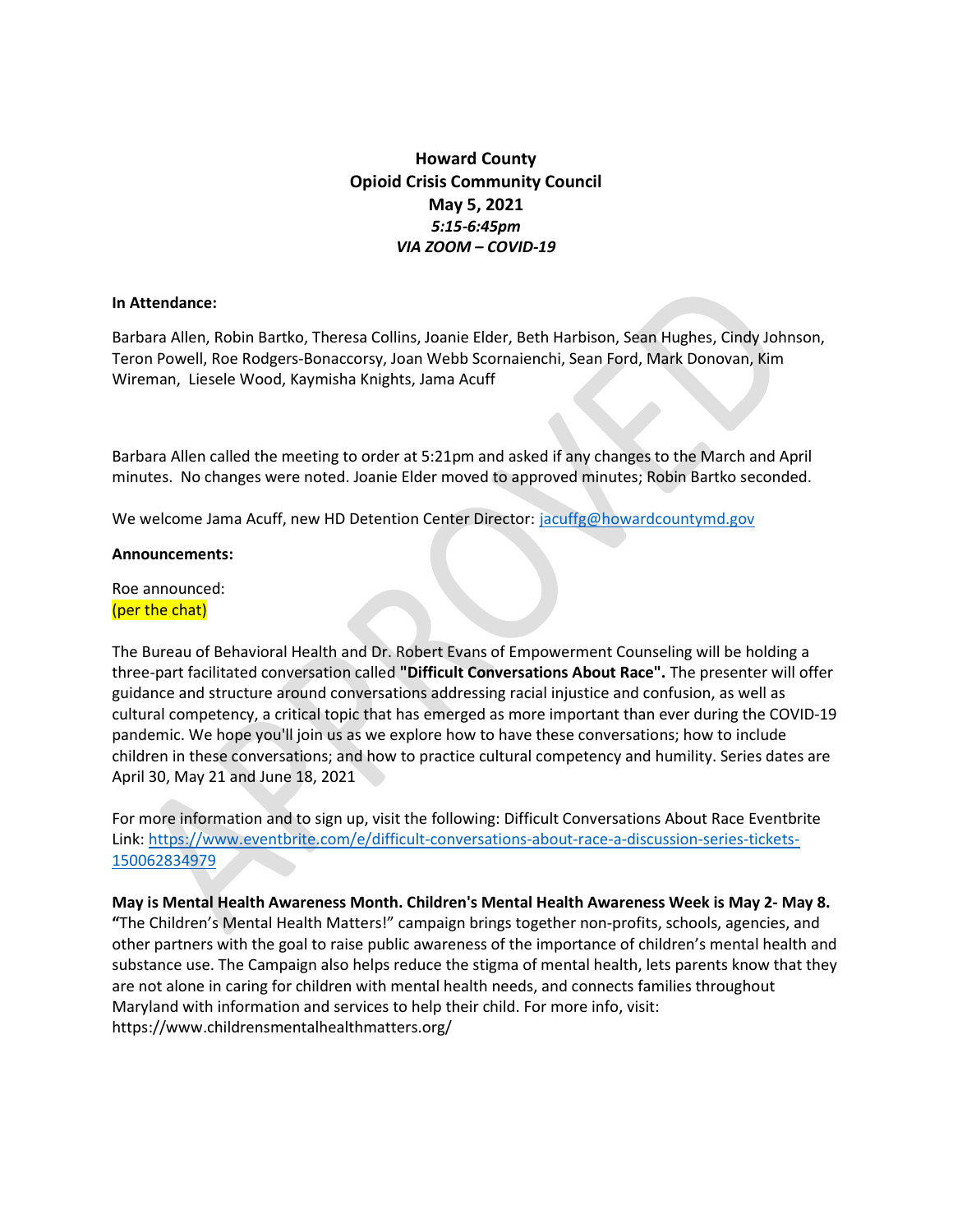We are asking everyone to wear GREEN on May 6th to recognize this important campaign and week. If you would snap a pic of yourself and send it to us, we'll post here and on social media! Send to Tia Gaymon: tgaymon@howardcountymd.gov Other info:

- BBH will work with Communications to revamp 4-6 messages that promote connecting for BH support to be shared on the County Exec's social media platforms.
- Content created to acknowledge April as Alcohol Awareness month will be shared on social media in the coming week.
- 2<sup>nd</sup> RFP coming out for case management for LEAD
- RFP interviews being held for Mental Health Crisis Beds
- Awarded 2 RFPs for Hub and Spoke expansion of Buprenorphine access
- Planning virtual event with Dr. Doaty through Sage Wellness on 6/23 at noon Mental Health and Its Impact On Everything: Part 2. This interactive workshop will examine the importance of understanding emotional wellness and how mental health impacts individuals, families, and communities, and ways to support optimal mental health. This workshop will assist participants in effectively identifying self-care strategies to employ to promote optimal mental and emotional wellness

Joanie Elder thanked Roe Rodgers-Bonaccorsy and the health department for helping some at risk individuals get Covid vaccines. She mentioned the health department was friendly and competent.

## Guest presentation by Kim Wireman, Executive Director, Powell Recovery Center in Baltimore City

### Key takeaways:

- Been in business since 1994
- Takes Medicare only
- The city has approximately 75 fatal overdoses per month
- The typical population age is between late 30's, early 40's, homeless,  $10^{th}$  grade education
- Their facility focuses on withdrawal management, telehealth and rapid treatment with 24 hours
- They are open 8am-8pm daily
- They are accredited by the ACHC on a 3-year cycle
- Since 2017, they've sen a high increase in fentanyl use
- Fentanyl with cocaine is extremely dangerous
- Kim thinks fentanyl has increased because it is relatively inexpensive at \$3 per pill (cheaper than a pack of cigarettes)
- Kim's staff carries Narcan with them and makes it available for the local community. Narcan has saved lives and is used approximately 10 times per month
- 507 clients served.

## Comments:

Teron mentioned that fentanyl affects the brain very quickly, quicker than some other drugs. On Netflix, there is a show called "Dope" that is very educational. Mark Donovan mentioned that Fentanyl is stronger in the body system, he sees less Fentanyl locally. Theresa mentioned that since the second